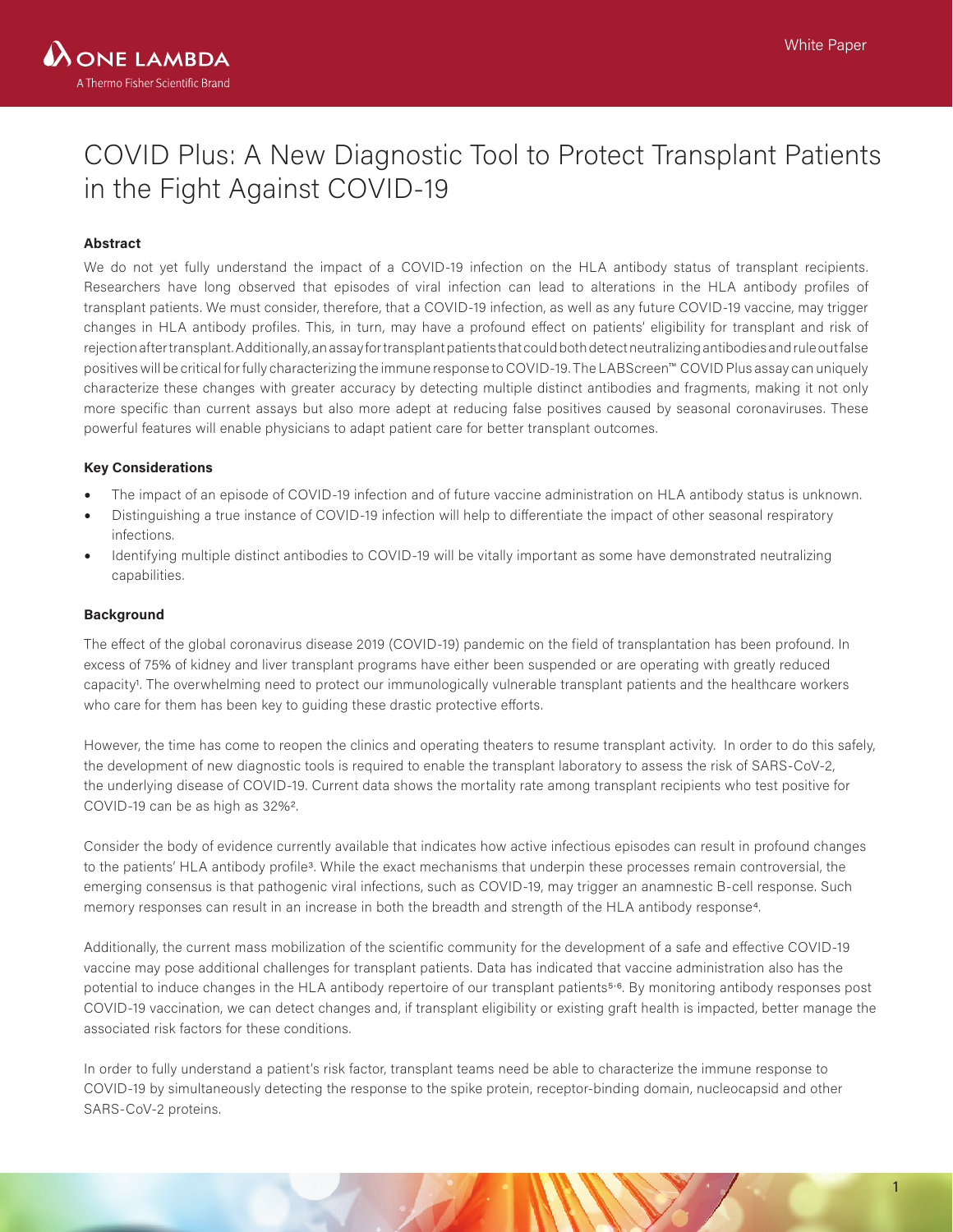#### **Solution**

Viral- and vaccination-induced changes to HLA sensitization status can have a profound impact on both transplant waitlist candidates and on those looking to preserve function in their transplanted organ. In response to this unmet patient need, we have developed the LABScreen COVID Plus assay, a comprehensive SARS-CoV-2 specific antibody detection panel that takes advantage of the multiplex capability offered by the Luminex platform. It can be run in parallel with conventional LABScreen products to give the full picture of a patients' HLA and COVID antibody status.

By uniquely targeting multiple subunits of the extracellular domain (commonly referred to as the "spike" protein) as well as the internal nucleocapsid protein, the LABScreen COVID Plus assay provides a reliable detection system (Fig. 1). The kinetics of the antibody response to SARS-CoV-2 are now reasonably well described with antibodies being routinely detected within 7-14 days after the onset of symptoms7. The added specificity of the LABScreen COVID Plus assay takes on greater importance since recent studies have indicated that individuals who develop antibodies to the viral nucleocapsid suffer increased mortality compared to those whose humoral response is limited to the recognition of spike protein<sup>8</sup>. In contrast, studies have indicated that the antibodies to the spike subunits RBD and S1 may have a neutralizing effect<sup>9</sup> (Fig. 2). The benefit of the antibody to Spike S2 is unknown, although detection of the Spike S2 antibody would indicate exposure to COVID-19. Clinical relevance of antibodies to Spike S2 may be established with future studies.

Furthermore, the panel for LABScreen COVID Plus includes specific targets for the common cold coronavirus families and markers for Severe Acute Respiratory Syndrome (SARS) and Middle East Respiratory Syndrome (MERS), thereby reducing the possibility that cross-reactive viral response may give rise to false positive COVID-19 tests.



Figure 1: Schematic diagram indicating the viral structure highlighting the components featured as distinct targets on the COVID Plus panel Cascella 2020



Figure 2: COVID-19 "Spike" protein showing arrangement of S1, S2, and RBD subunits Shang 2020

The LABScreen COVID Plus assay will facilitate the detection and monitoring of the post-COVID antibody response, the assessment of antibody responses to vaccination (both COVID- and HLA-specific), and the exploration of changes to HLA antibody profiles. When combined with any of the currently available LABScreen HLA panels, the COVID Plus solution provides a tailored suite of antibody monitoring diagnostic tools specific for transplant patients.